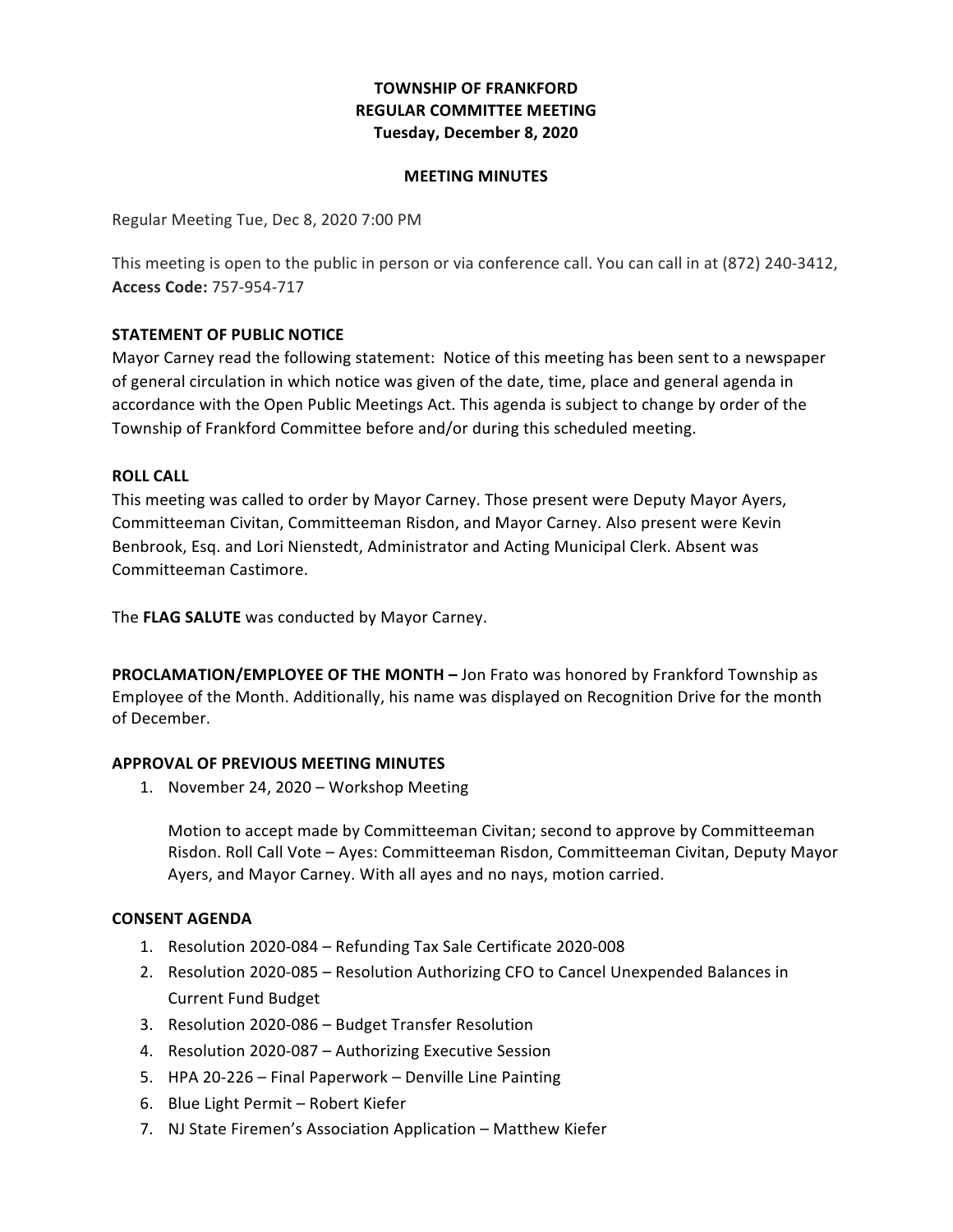Motion to accept by Mayor Carney; second to approve by Deputy Mayor Ayers. Roll Call Vote - Ayes: Deputy Mayor Ayers, Committeeman Civitan, Committeeman Risdon, and Mayor Carney.

# **PUBLIC HEARING/ADOPTION**

**Ordinance 2020-009 - Purchase Equipment for Fire Department** Motion to adopt by Committeeman Civitan; second to approve by Deputy Mayor Ayers.

 Motion to open to the public made by Mayor Ayers, seconded by Committeeman Civitan.

Seeing there was no public comment, motion close to public comment made by Committeeman Risdon, seconded by Committeeman Civitan. All in favor, motion carried.

Roll-Call Vote - Ayes: Committeeman Civitan, Deputy Mayor Ayers, and Mayor Carney. Abstain: Committeeman Risdon. With a majority of ayes, motion carried.

 **Ordinance 2020-010** – Purchase of Mini Hydraulic Excavator

 Motion to open to the public made by Committeeman Risdon, seconded by Committeeman Civitan. All in favor, motion carried.

Seeing there was no public comment, Committeeman Risdon made a motion to close to public comment and adopt the ordinance, seconded by Committeeman Civitan.

Roll-Call Vote – Ayes: Committeeman Civitan, Deputy Mayor Ayers, Mayor Carney, and Committeeman Risdon. With all ayes and no nays, motion carried.

## **UNFINISHED BUSINESS**

- $14<sup>th</sup>$  Street Attorney Benbrook will reach out to Attorney Bill Haggerty for further action.
- 11 & 13 Lakepoint Avenue Attorney Benbrook will reach out to Attorney Bill Haggerty for further action.
- Fern Street Vacation Attorney Benbrook believes he has seen a copy of the vacation ordinance and will follow up with Ms. Nienstedt, providing her with the copy.

## **NEW BUSINESS**

• Branchville Water Use Application - A \$415 Application Fee will be submitted for the Water Use Registration Application to the DEP as per Dave Simmons of Harold Pellow and Associates.

# **DEPARTMENT REPORTS**

 The following department reports were reviewed by the Committee:

- 1. Animal Control Officer Report November 2020
- 2. DPW Report November 2020
- 3. Tax Collector's Report November 2020
- 4. Zoning Report November 2020
- 5. Treasurer's Report November 2020
- 6. Fire Prevention November 2020

## **PUBLIC COMMENT**

 Motion to open to the public made by Committeeman Civitan, seconded by Committeeman Risdon.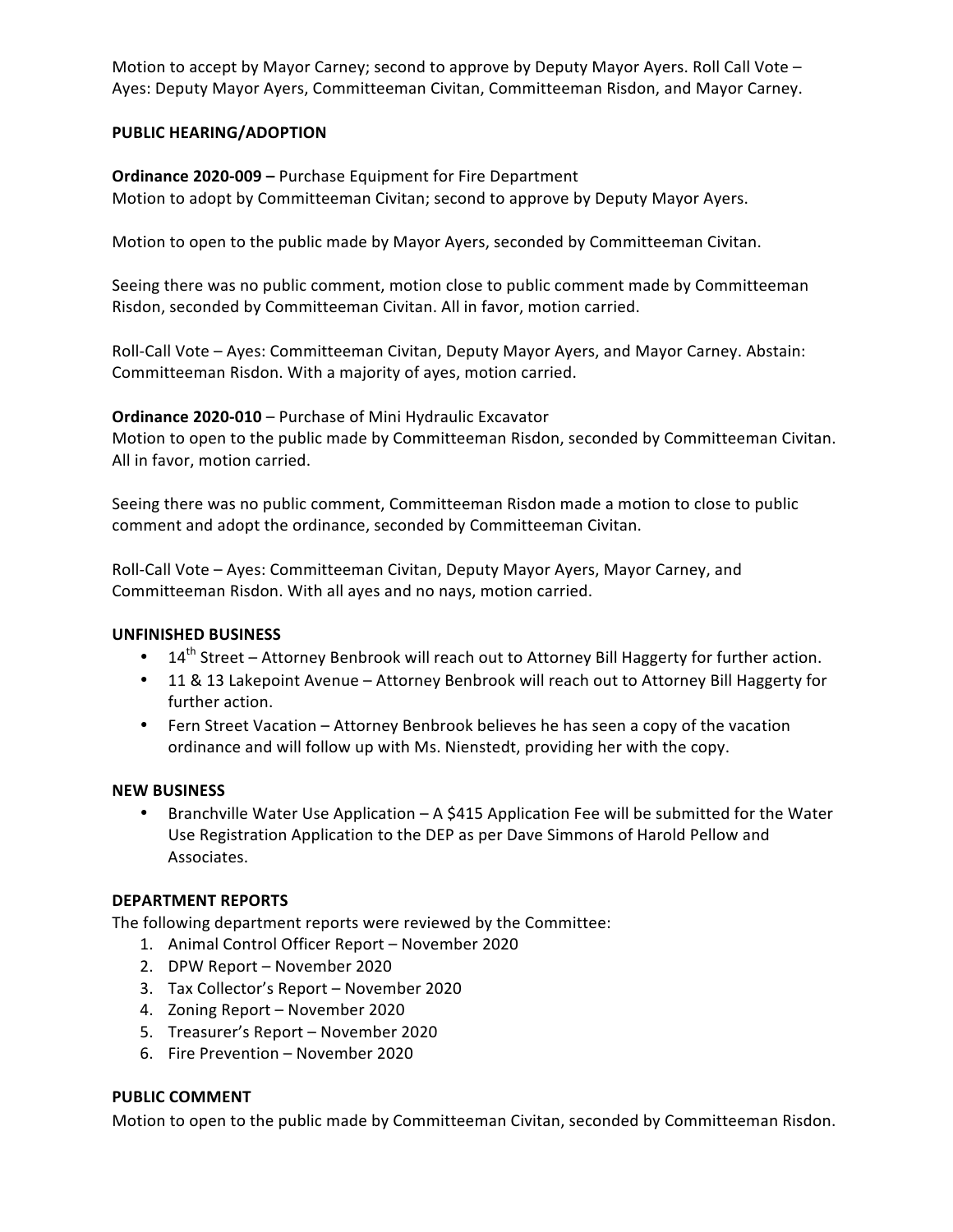- **Jeff and Yvonne Stoll** of 175 Upper Northshore Road Expressed concerns regarding Edgemont Campground
- **Ralph Smith** President of the Board of Education Expressed concern over the initiative to change the School Board Elections. Additionally, in his position as the President of the Normanoch Association, Mr. Smith asked if Vine Street will be a part of someone's property or if it will be given to Normanoch. Attorney Benbrook stated that the easement must be mutually acceptable to both the owner of the property and Normanoch before a vacation ordinance will be approved. Normanoch will own the easement, the owner will be responsible for maintenance. Attorney Benbrook stated that if Bill Haggerty gets him the necessary descriptions, the Township can put this on their reorganization agenda.
- **Bill Hubbell** of 20 Wykertown Road is seeking a vacation ordinance for a portion of Hill Lane between Mountain and 4<sup>th</sup>. Attorney Benbrook explained that one portion of Hill Lane is already being recorded and a second, lower portion, will be acted upon in early January 2021. He further clarified that when the Township vacates, it is just that - vacating. Anything further has to be worked out between the parties who own each side of the vacated property.
- Mike Fox thanked the Road Department for loaning their dumpsters so the Fire Department could clean out their building. He queried if the FD could raise their fees. Mr. Benbrook said he would craft an ordinance for January to support the changing the fees. Mr. Fox apprised the Committee on the state of equipment in the Fire Department. He will supply Ms. Nienstedt with a request for funds for 2021.
- **Jeff Lewis, OEM** Sussex County Health Department stated that Hospital and Health Care Workers will have access to vaccines in December. Essential personnel and First Responders should be available in February.
- **Mike Dolan** 78 Hyatt Road Mr. Dolan commented on progress made where it concerns Edgemont Campground. He further asked Mr. Benbrook if there was any progress made on the potential conflict issue regarding the Golf Course. Mr. Risdon inspected tax maps in that area and being that his late father owned property in that area and wanting to avoid any potential appearance of impropriety, Mr. Risdon decided to recuse himself from any voting on the issue of providing funds to the Greater Culver Lake Watershed Foundation.

 Motion to close to public comment made by Committeeman Risdon, seconded by Committeeman Civitan. All in favor. Motion carried.

# **TOWNSHIP CLERK REPORT**

- Joint Court Update A draft resolution has been provided to the Joint Municipal Court municipalities for approval at their next Township Committee meetings. Once received, Ms. Nienstedt will provide signed resolutions and the signed agreement to Rebecca Muller, Division Manager for the vicinage.
- Community Update The annual rabies clinic was successfully conducted on December 4, 2020. Close to 200 people were served from around the State of New Jersey.
- Calls from Santa was a big success. The Township received communications of appreciation from parents in the community and they hope it will be an annual event. Ms. Nienstedt said it would be an annual event.
- The goal for the Newsletter to be published is the end of the month provided that Katie Radler receives all inputs from the various Department Heads.
- Performance evaluations will be taking place next week.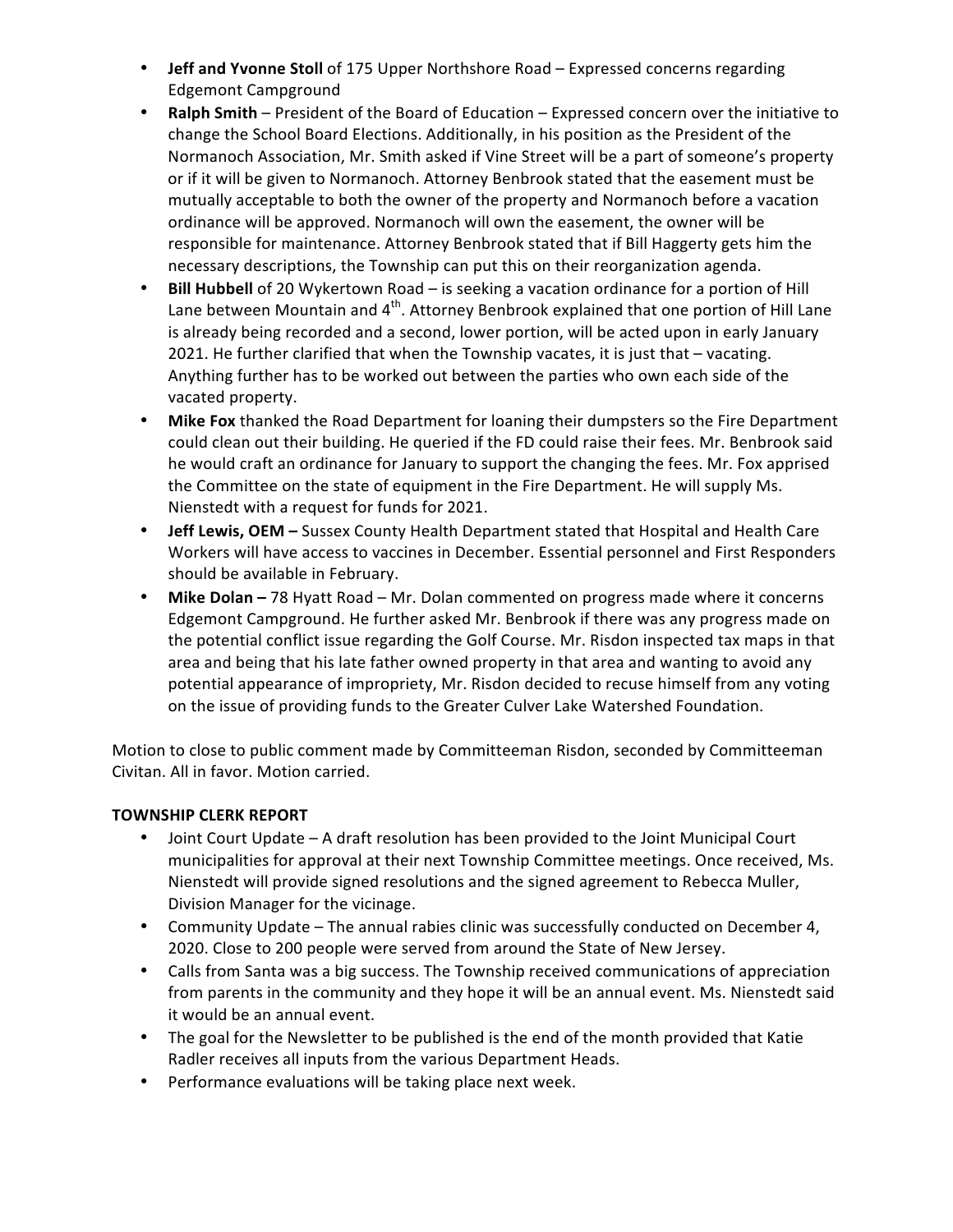# **TOWNSHIP ATTORNEY REPORT**

• SETV Franchise Renewal – Altice currently owns the former Service Electric. Mr. Benbrook has reviewed their map and is not entirely please by what he has read. Forming a subcommittee to meet with them in person early in the year would be optimal. This would be followed by a Public Hearing.

# **TOWNSHIP COMMITTEE MEMBER REPORTS**

- Committeeman Ayers discussed Open Space, specifically: brochures for Dry Brook Preserve, extraction of invasive plants. Committeeman Risdon added that the State Program providing cover crops did not come to fruition.
- Regarding Land Use Board, Mr. Benbrook said that Frankford has an Ordinance stating that any appeals from the Land Use Board must go to the Superior Court. However, he believes that to possibly be illegal and will investigate this issue.
- Mayor Carney
	- $\circ$  Parks: Discussed water fountains purchased for the park.
	- $\circ$  School Elections: Mayor Carney met with Mayors from Branchville, Lafayette, Sussex Borough, Sussex, and Wantage regarding the change of School Board Elections regarding High Point Regional High School. The Mayors will each go back to their respective councils/committees to determine if they wish to pursue a change in the elections. Mayor Carney further explained that it is up to our Committee to decided if they wish to further explore this for Frankford. It would require a referendum on the November 2021 ballot. It was agreed by all Committeeman present to explore it further.
	- $\circ$  Fire Department: Frankford FD has been selling Christmas trees and wreaths as a fundraiser activity.
	- $\circ$  Star Light, Star Bright initiative: Mayor Carney purchased a star for the Municipal Building to be displayed in December and January.
- Committeeman Risdon
	- $\circ$  RFPs: Committeeman Risdon made a motion that RFPs go out for Professional Services, seconded by Committeeman Civitan. All in favor. Motion carried.
	- Meeting be held on January 1, 2021. Committee members decided to have it on Tuesday, January 5, 2021 at 7 p.m.  $\circ$  Reorganization Meeting: Committeeman Risdon requested the Reorganization

# **2021 SALARY ADMINISTRATION**

Mayor Carney raised making Katie Radler a full-time employee which will be further discussed during budget meetings. 20% of her salary and benefits will be covered by Fire Prevention as she works for that Department one day a week.

Ms. Nienstedt noted that the position of Deputy Registrar is missing from the Salary Ordinance and added that she has not been paid for this position since September 2019. Mr. Benbrook explained that this role is mandated by the State and as such, Ms. Nienstedt must be paid and it would be retroactive to the date of her hire. The Committee agreed. Mr. Benbrook stated that the Salary Ordinance needs to be redressed in 2021.

 The Committee came to consensus to explore giving a 3.25% raise to Municipal Office employees. Ms. Nienstedt will approach Mrs. Yarosz with this information so that she can begin calculating the salary amounts for individual employees.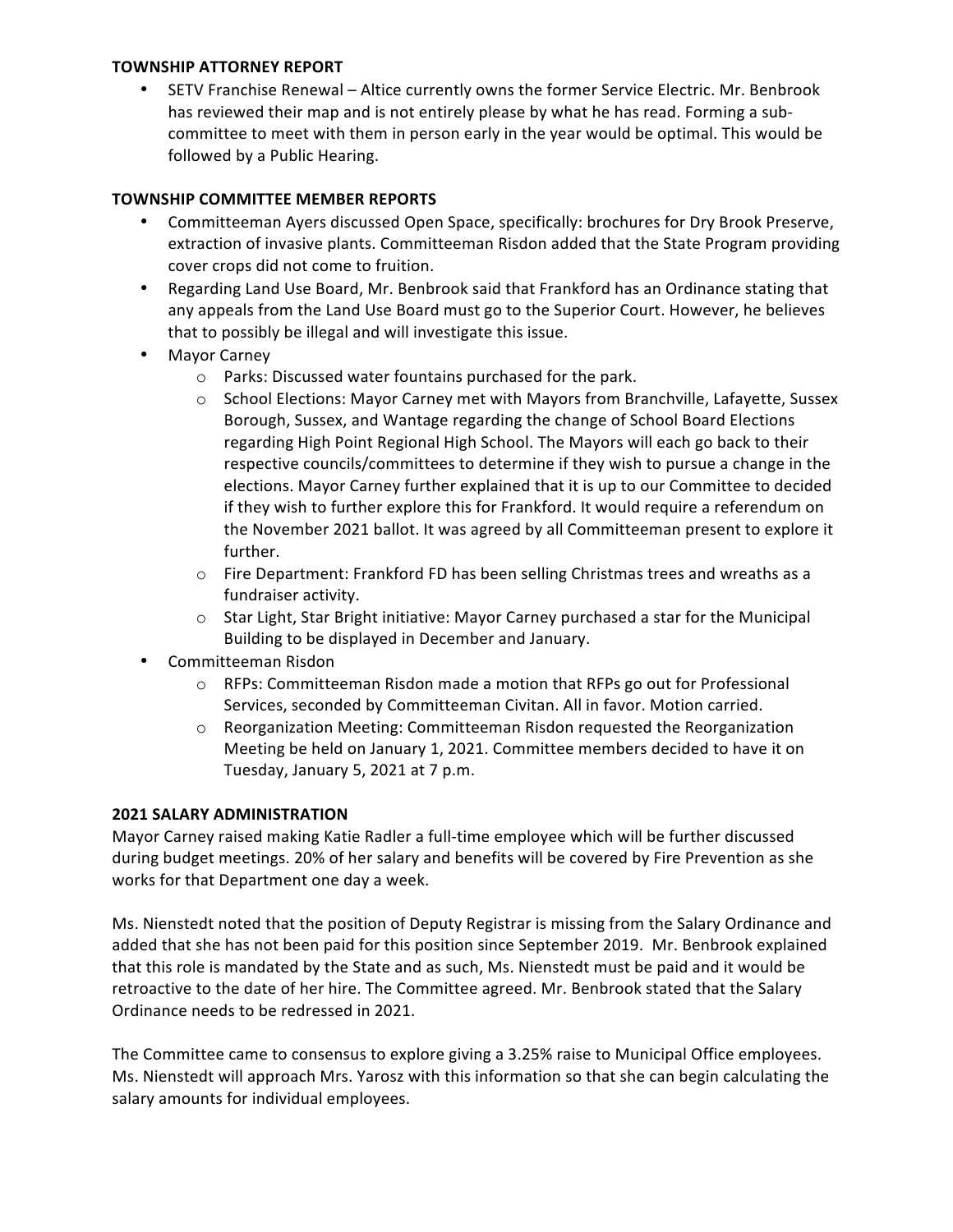# **BILLS LIST APPROVAL**

Committeeman Civitan made a motion to accept the Bills List, seconded by Deputy Mayor Ayers. Roll-Call Vote: Ayes – Committeeman Risdon, Committeeman Civitan, Mayor Carney, Deputy Mayor Ayers.

# **ADJOURNMENT**

Committeeman Risdon made a motion to adjourn, seconded by Committeeman Civitan. All in favor. Motion carried.

**ATTEST**:

Lori Nienstedt, RMC Municipal Clerk

\_\_\_\_\_\_\_\_\_\_\_\_\_\_\_\_\_\_\_\_\_\_\_\_\_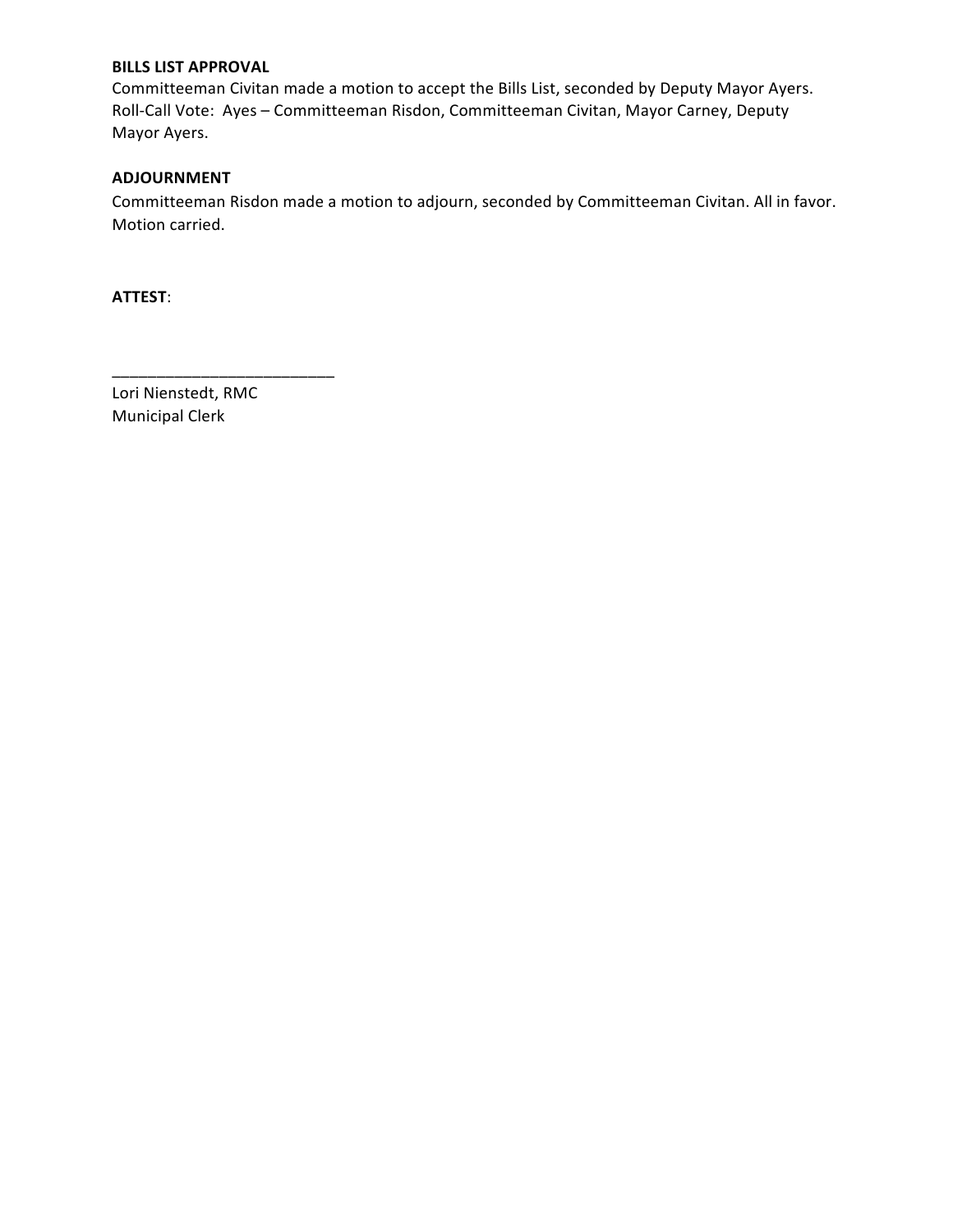# **COUNTY OF SUSSEX, STATE OF NEW JERSEY TOWNSHIP OF FRANKFORD**

# **RESOLUTION 2020-084**

# **REFUNDING TAX SALE CERTIFICATE 2020-008 WHICH WAS REDEEMED**

WHEREAS, the property owned by John A & Vanessa McCann, known as block 31 lot 2 located at 70 Wykertown Road had unpaid 2019 property taxes and was sold at a Tax Sale held on 30 January 2020 by the Frankford Township Tax Collector; and

 WHEREAS, Bala Partners, LLC of PO Box 303 in Pottersville, NJ 07979 was the successful bidder of the above stated property. The amount of the Tax Sale consisted of unpaid 2019 property taxes, interest, and other costs, and totaled \$5,690.01 and is represented by Tax Sale Certificate 2020-008; and

 WHEREAS, John A McCann, the supposed owner of the property, paid \$9,859.97 on 30 November 2020 to the Frankford Township Tax Collector to satisfy the outstanding Tax Sale Certificate 2020-008:

NOW, THEREFORE BE IT RESOLVED by the Mayor and Township Committee of the Township of Frankford on this 08<sup>th</sup> day of December 2020 that the Chief Financial Officer be authorized to draw a check payable to Bala Partners, LLC in the amount of \$17,859.97 which includes the redemption of Tax Sale Certificate 2020-008 of \$9,859.97 and the return of a tax sale premium of \$8,000.00.

BE IT FURTHER RESOLVED that the Tax Collector return the executed satisfied Tax Sale Certificate to John A & Vanessa McCann at 70 Wykertown Road located in Branchville, NJ 07419-1249.

# **CERTIFICATION**

I hereby certify the foregoing to be a true and correct copy of a resolution duly adopted by the Governing Body of the Township of Frankford, In the County of Sussex, New Jersey, at a meeting held on December 8, 2020.

 Lori Nienstedt, Administrator Acting Municipal Clerk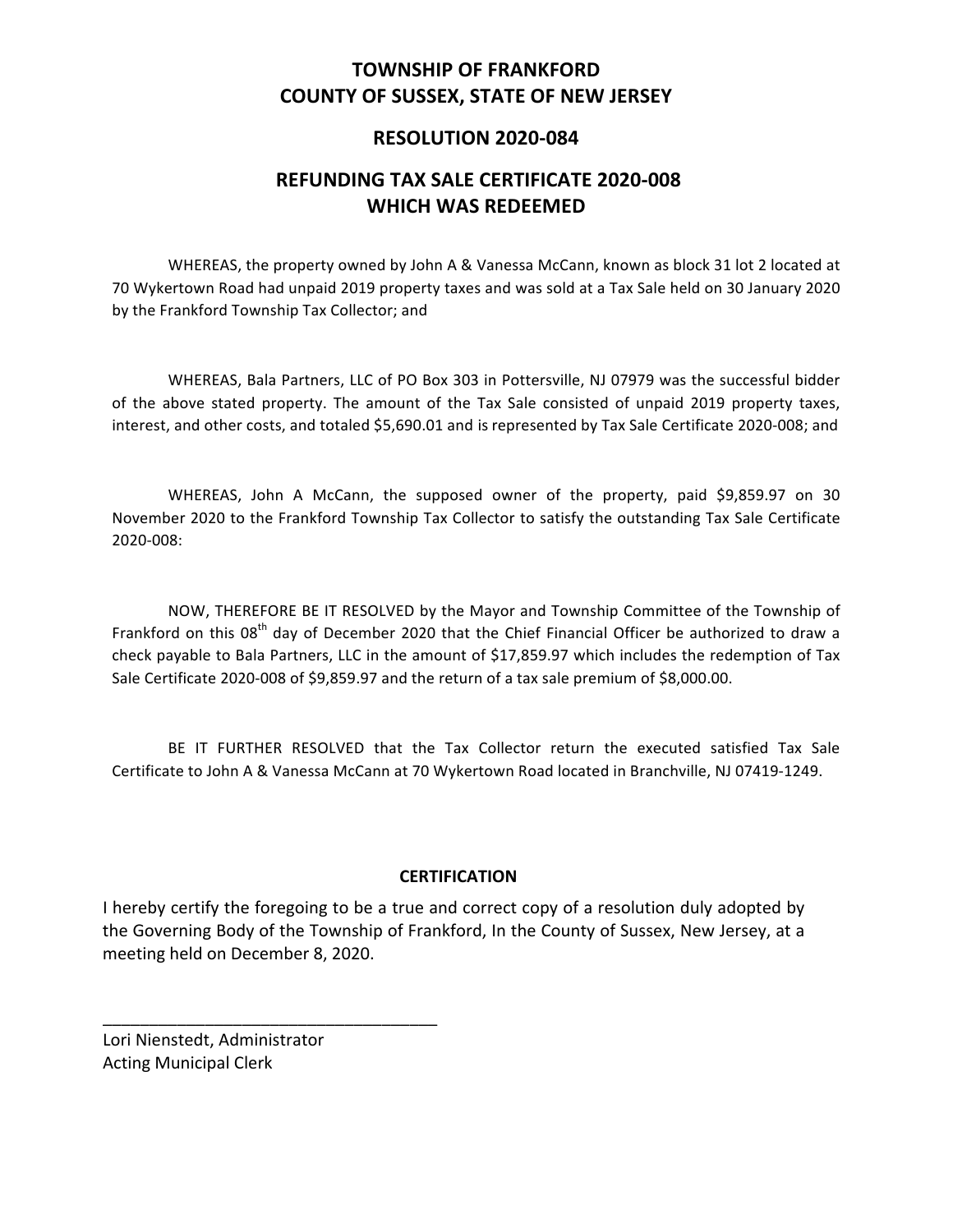# **SUSSEX COUNTY, NEW JERSEY TOWNSHIP OF FRANKFORD**

# **RESOLUTION 2020-085**

# **RESOLUTION AUTHORIZING CHIEF FINANCIAL OFFICER TO CANCEL UNEXPENDED BALANCES IN CURRENT FUND BUDGET**

WHEREAS, the following 2020 Current Fund budget appropriation balances remain unexpended; and

 returned to surplus; **WHEREAS,** it is necessary to formally cancel said balances so that unexpended balances may be

**NOW, THEREFORE BE IT RESOLVED** by the Township Committee of the Township of Frankford that the following unexpended balances be canceled to Current Fund surplus:

| Description            | Amount to Cancel |
|------------------------|------------------|
| Group Health Insurance | \$50,000.00      |
| Streets and Roads S&W  | \$30,000.00      |

# **CERTIFICATION**

I hereby certify the foregoing to be a true and correct copy of a resolution duly adopted by the Governing Body of the Township of Frankford, In the County of Sussex, New Jersey, at a meeting held on December 8, 2020.

 Acting Municipal ClerkLori Nienstedt, Administrator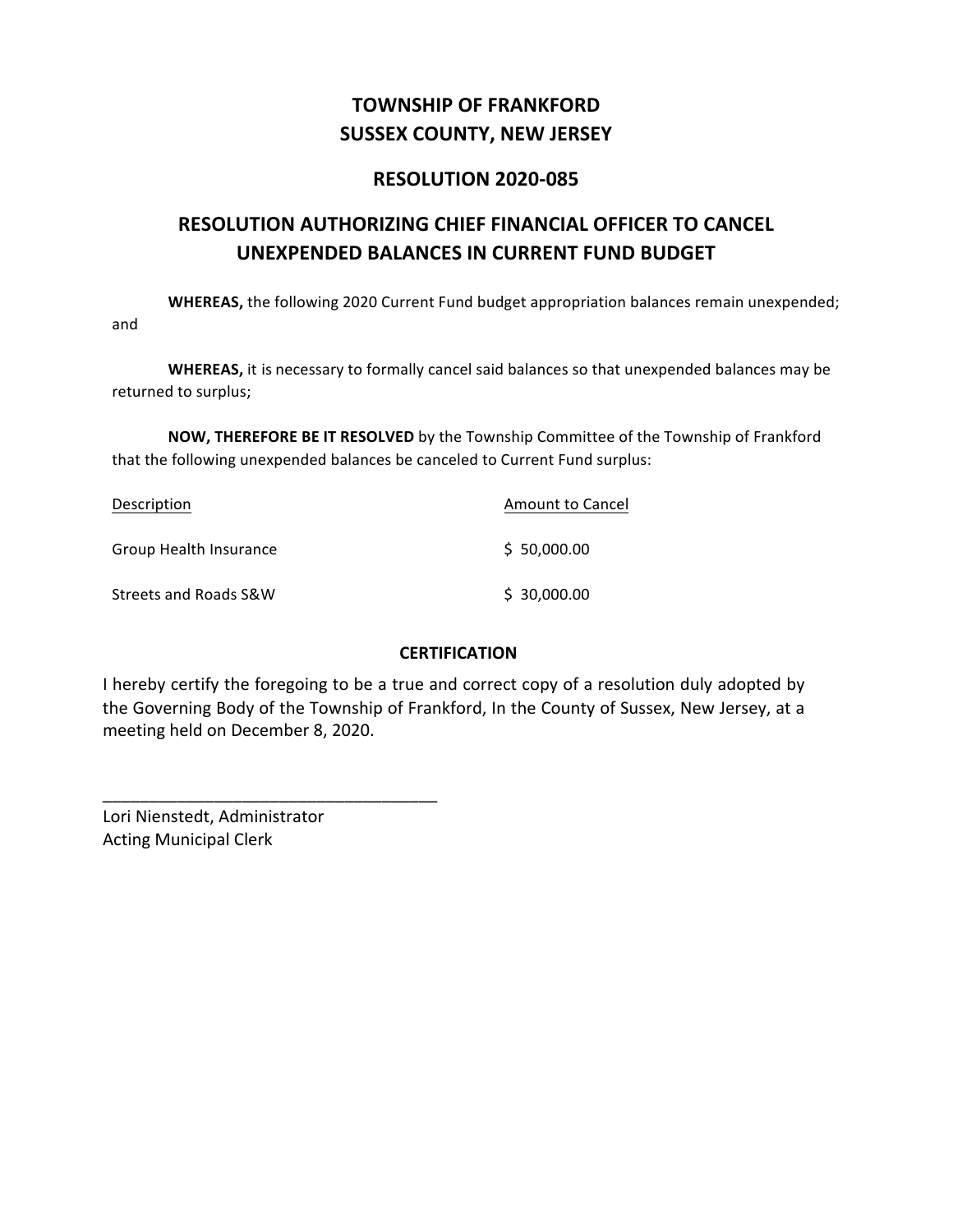# **COUNTY OF SUSSEX, STATE OF NEW JERSEY TOWNSHIP OF FRANKFORD**

# **RESOLUTION 2020-086**

# **BUDGET TRANSFER RESOLUTION**

**WHEREAS**, there is a need for adjustments to the 2020 municipal budget appropriations, and

WHEREAS, N.J.S.A. 40:4-58 permits transfers to be made in the last two months of the calendar year and first three months of the calendar year

**NOW, THEREFORE BE IT RESOLVED** by the Township Committee of the Township of Frankford that the following transfers be made in the amounts so noted:

| FROM                              | AMOUNT     |                      |
|-----------------------------------|------------|----------------------|
| <b>General Government O&amp;E</b> | \$1,000.00 | Coronavirus Response |

# **CERTIFICATION**

I hereby certify the foregoing to be a true and correct copy of a resolution duly adopted by the Governing Body of the Township of Frankford, In the County of Sussex, New Jersey, at a meeting held on December 8, 2020.

 Lori Nienstedt, Administrator Acting Municipal Clerk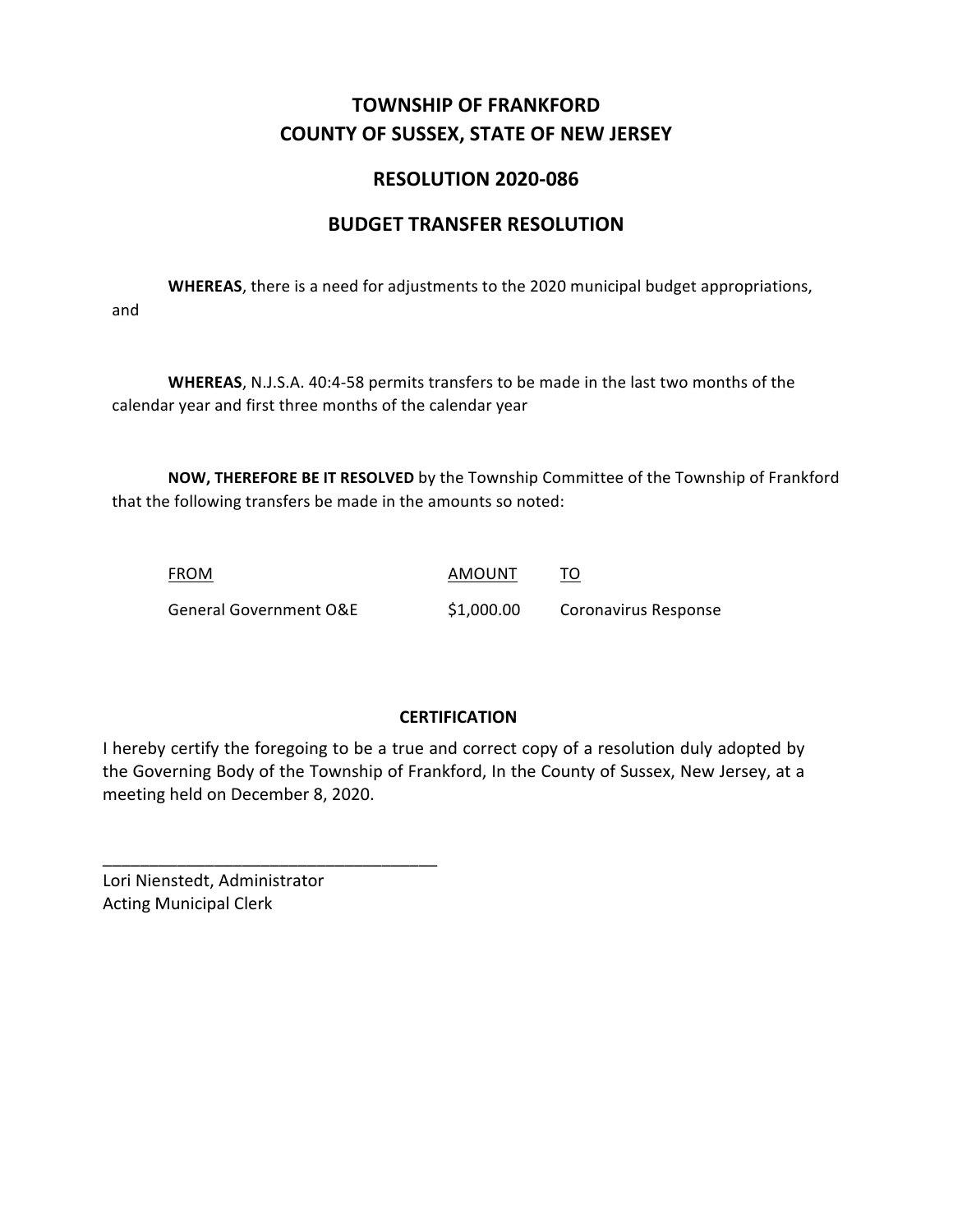#### **RESOLUTION 2020-087**

# **TOWNSHIP OF FRANKFORD**

# **TOWNSHIP COMMITTEE**

# **OPEN PUBLIC MEETING ACT – AUTHORIZATION EXECUTIVE SESSION**

## **DECEMBER 8, 2020**

WHEREAS, N.J.S.A. 10:4-12, Open Public Meetings Act, permits the exclusion of the public from a meeting in certain circumstances; and

**WHEREAS**, this public body is of the opinion that such circumstances presently exist.

**NOW, THEREFORE BE IT RESOLVED**, by the Township Committee of the Township of Frankford, County of Sussex, State of New Jersey, as follows:

 1. The public shall be excluded from discussion of the hereinafter specified subject matters:

# A. CONFIDENTIAL

- 2. Minutes will be kept of the meeting in closed session and the time and circumstances under which the discussion conducted in closed session can be disclosed to the public and cannot be determined at this time.
- 3. This Resolution shall take effect immediately.

Committee of the Township of Frankford at a workshop meeting held on December 8, 2020. I certify the foregoing to be a true and accurate copy of a Resolution adopted by the Mayor and

**ATTEST**:

 Lori Nienstedt, Administrator Acting Municipal Clerk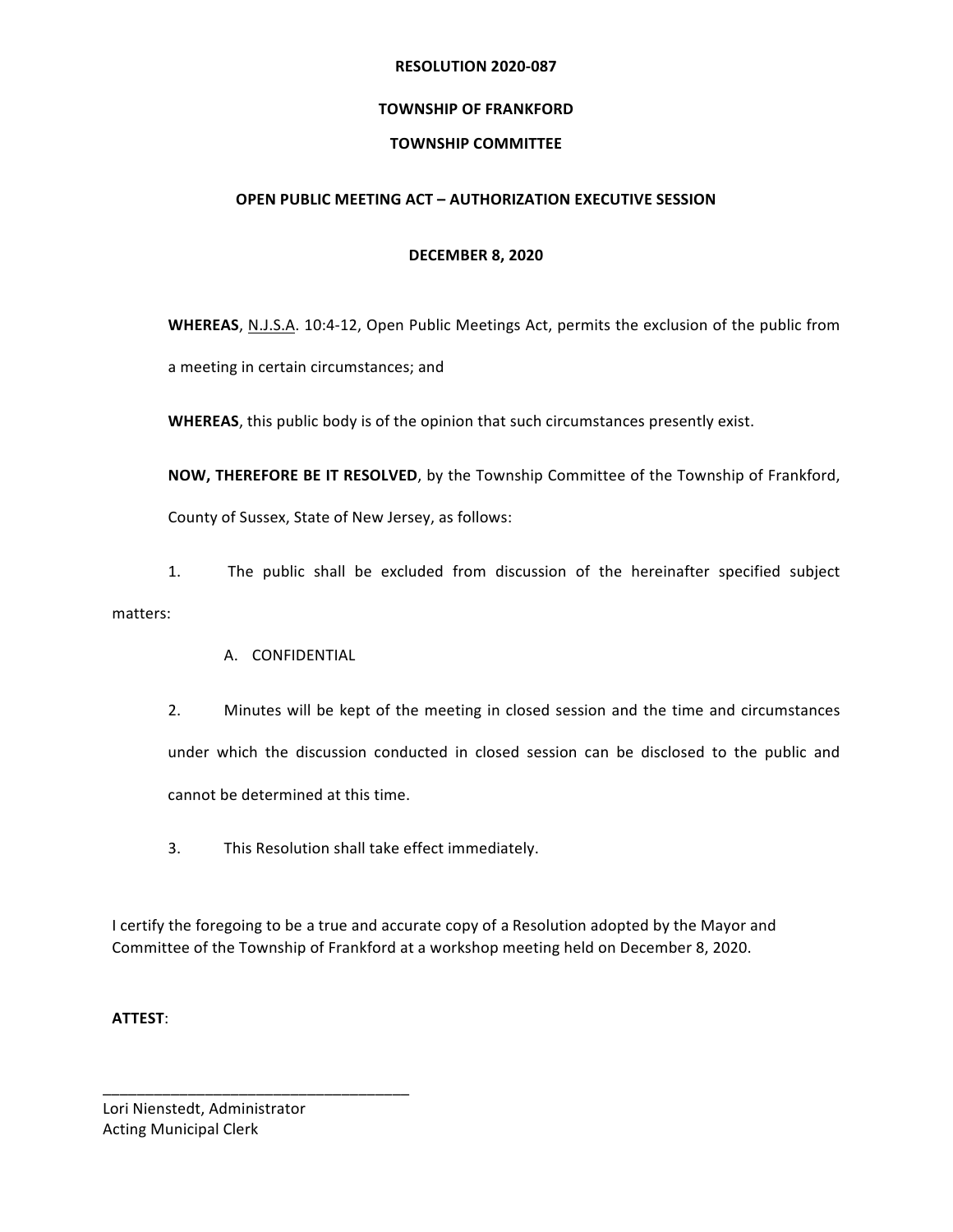## **SUSSEX COUNTY, NEW JERSEY**

### **ORDINANCE 2020-009**

# **AN ORDINANCE OF THE TOWNSHIP OF FRANKFORD, COUNTY OF SUSSEX, STATE OF NEW JERSEY, PROVIDING FOR THE PURCHASE OF EQUIPMENT FOR FIRE DEPARTMENT FOR THE TOTAL COST OF**  $\frac{1}{2}$  **APPROPRIATING** A SUM OF \$11,000.00 FROM FUND BALANCE IN THE CAPITAL TRUST

BE IT ORDAINED by the Township Committee of the Township of Frankford, County of Sussex, State of New Jersey, as follows:

Section 1. The funding for the Purchase of Equipment for the Fire Department not to exceed \$11,000, which is hereby appropriated for such purposes from Fund Balance located in the Capital Trust Fund.

Section 2. This Ordinance shall take effect upon publication of notice of final adoption as provided by law.

## **NOTICE**

PLEASE TAKE NOTICE that the above ordinance was introduced at first reading on Tuesday, November 10, 2020 and will be considered for adoption after a public hearing to be held on Tuesday, December 8, 2020 at 7:00 PM in the Municipal Building, 151 US Highway Route 206, Augusta, NJ.

 Lori Nienstedt, Administrator,

\_\_\_\_\_\_\_\_\_\_\_\_\_\_\_\_\_\_\_\_\_\_\_\_\_\_\_\_\_\_\_\_\_\_

 Acting Municipal Clerk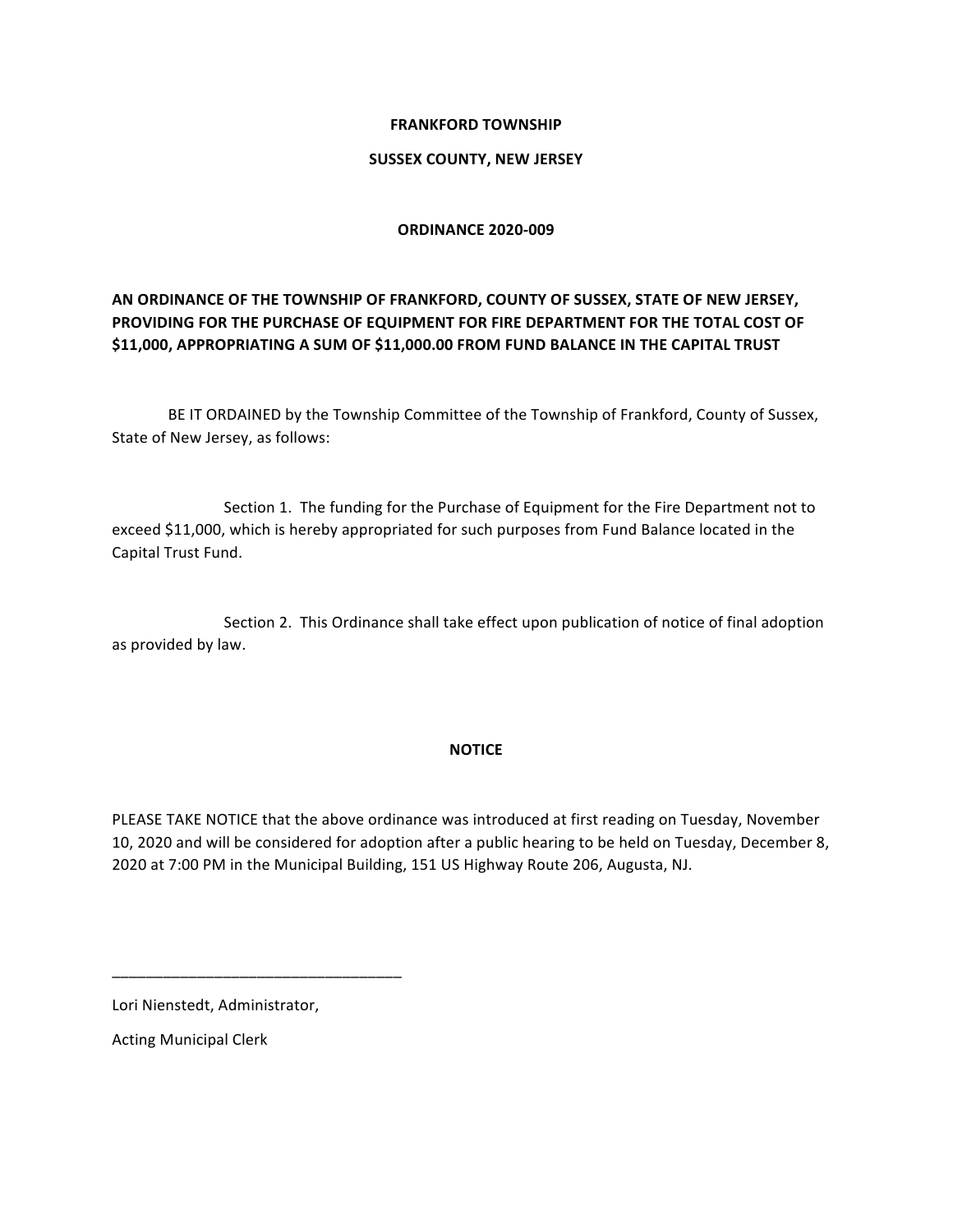#### **SUSSEX COUNTY, NEW JERSEY**

#### **ORDINANCE 2020-009**

# **AN ORDINANCE OF THE TOWNSHIP OF FRANKFORD, COUNTY OF SUSSEX, STATE OF NEW JERSEY, PROVIDING FOR THE PURCHASE OF EQUIPMENT FOR FIRE DEPARTMENT FOR THE TOTAL COST OF**  $\frac{1}{2}$  **APPROPRIATING** A SUM OF \$11,000.00 FROM FUND BALANCE IN THE CAPITAL TRUST

## **NOTICE OF ADOPTION**

 Notice is hereby given that the foregoing Ordinance was adopted on second reading after a public hearing at a meeting of the Mayor and Committee of the Township of Frankford, County of Sussex, State of New Jersey, held on the 8th day of December, 2020.

Lori Nienstedt

 Acting Municipal Clerk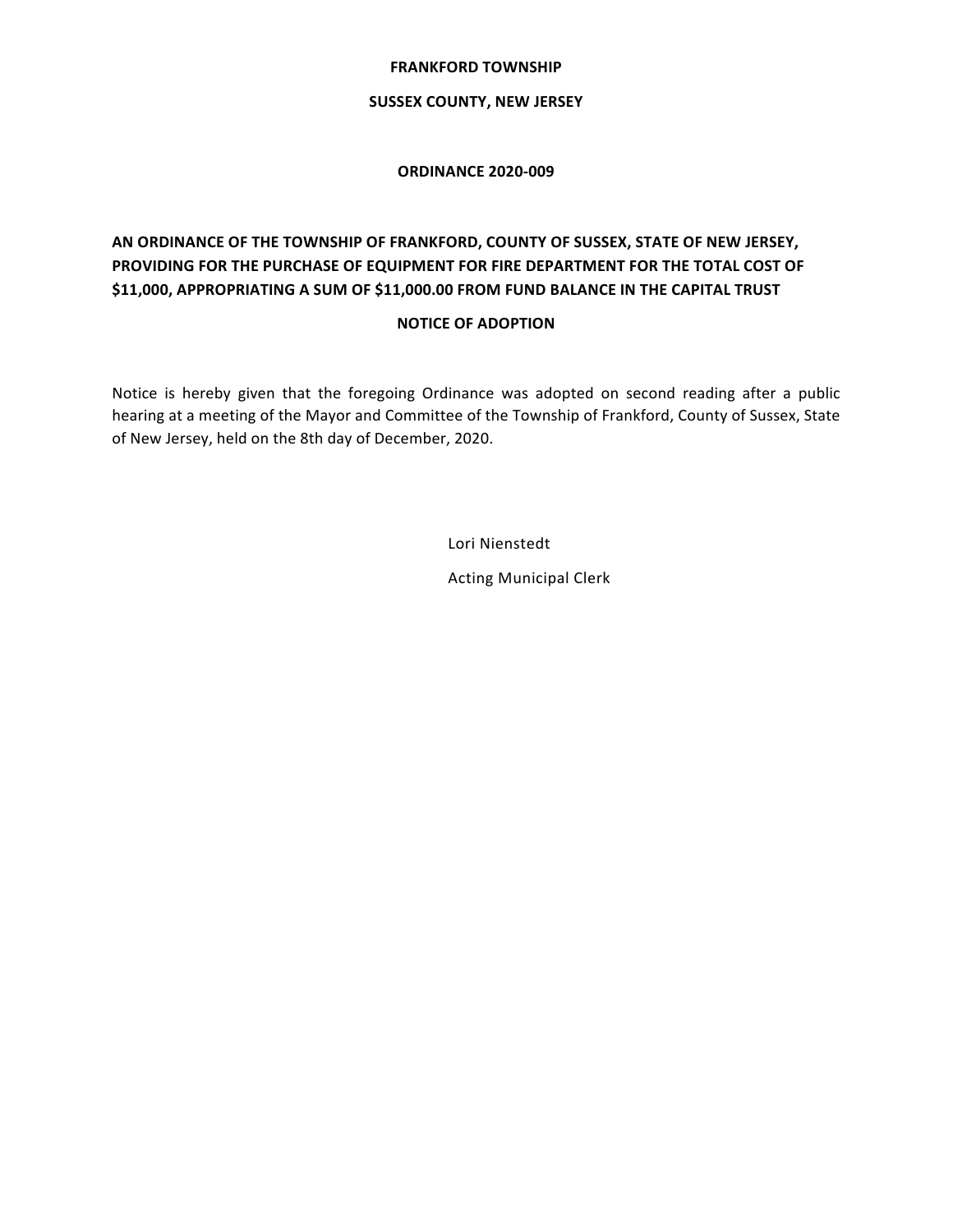#### **SUSSEX COUNTY, NEW JERSEY**

#### **ORDINANCE 2020-010**

 **AN ORDINANCE OF THE TOWNSHIP OF FRANKFORD, COUNTY OF SUSSEX, STATE OF NEW JERSEY, PROVIDING FOR THE PURCHASE OF A CATERPILLAR MODEL 306 MINI HYDRAULIC EXACAVATOR WITH 3 BUCKETS. THE TOTAL COST OF THE EQUIPMENT IS \$90,000, APPROPRIATING A SUM OF \$25,000 FROM A RESERVE IN THE CAPITAL TRUST FOR THE RESERVE FOR THE PURCHASE OF ROAD EQUIPMENT AND \$65,000 FROM FUND BALANCE IN THE CAPITAL TRUST**

BE IT ORDAINED by the Township Committee of the Township of Frankford, County of Sussex, State of New Jersey, as follows:

Section 1. The funding for the Purchase of a Caterpillar Model 306 Mini Hydraulic Excavator with 3 Buckets not to exceed \$90,000, which is hereby appropriated for such purposes from the Reserve for the Purchase of Road Equipment located in the Capital Trust Fund in the amount of \$25,000 and Fund Balance located in the Capital Trust Fund in the amount of \$65,000.

Section 2. This Ordinance shall take effect upon publication of notice of final adoption as provided by law.

#### **NOTICE**

PLEASE TAKE NOTICE that the above ordinance was introduced at first reading on Tuesday, November 10, 2020 and will be considered for adoption after a public hearing to be held on Tuesday, December 8, 2020 at 7:00 PM in the Municipal Building, 151 US Highway Route 206, Augusta, NJ.

 Acting Municipal ClerkLori Nienstedt, Administrator

\_\_\_\_\_\_\_\_\_\_\_\_\_\_\_\_\_\_\_\_\_\_\_\_\_